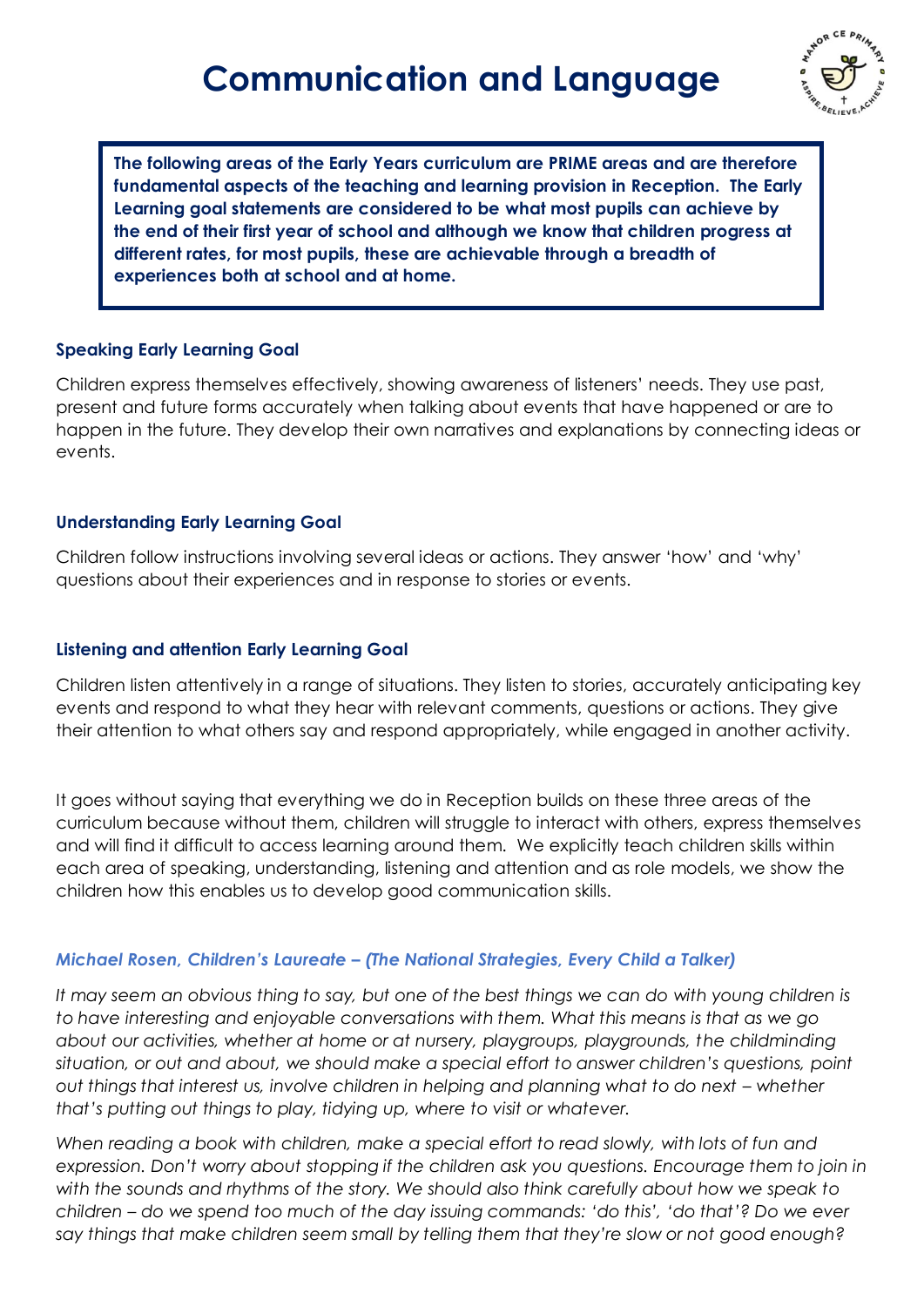*We all need to think how we can keep being positive, encouraging them as they try to say things. And we can find ways of showing them how the things they say can end up as writing, by writing what they say and displaying it. When we do this, this has to include everyone. No one can be missed out. All this is crucial for how young children develop their powers of thinking and understanding. At the same time, it's how they get to feel good about themselves. The two things are intertwined – feeling good about yourself, feeling confident enough to develop your thinking and understanding. I wholeheartedly support Every Child a Talker, and I 'm sure it'll help all of us working with young children to focus on what will help every single child develop.*

#### For further support, head to **The Communication Trust** website

<http://www.thecommunicationtrust.org.uk/early-years/>as this will signpost you to Speech, Language and Communication advice for children in the Early Years. You can find out what to expect at each stage of your child's development and offer practical advice on the importance of developing listening skills. Most importantly, it will give you advice on promoting talk at home with practical tips on how to encourage your child to develop communication skills in preparation for school.



The Communication 1

Every child understood

In addition to this, head to the Literacy Trust for more practical advice on developing speaking and listening skills in the Early Years [http://www.literacytrust.org.uk](http://www.literacytrust.org.uk/)

For some fun conversation starters to use at home, please see the following two pages.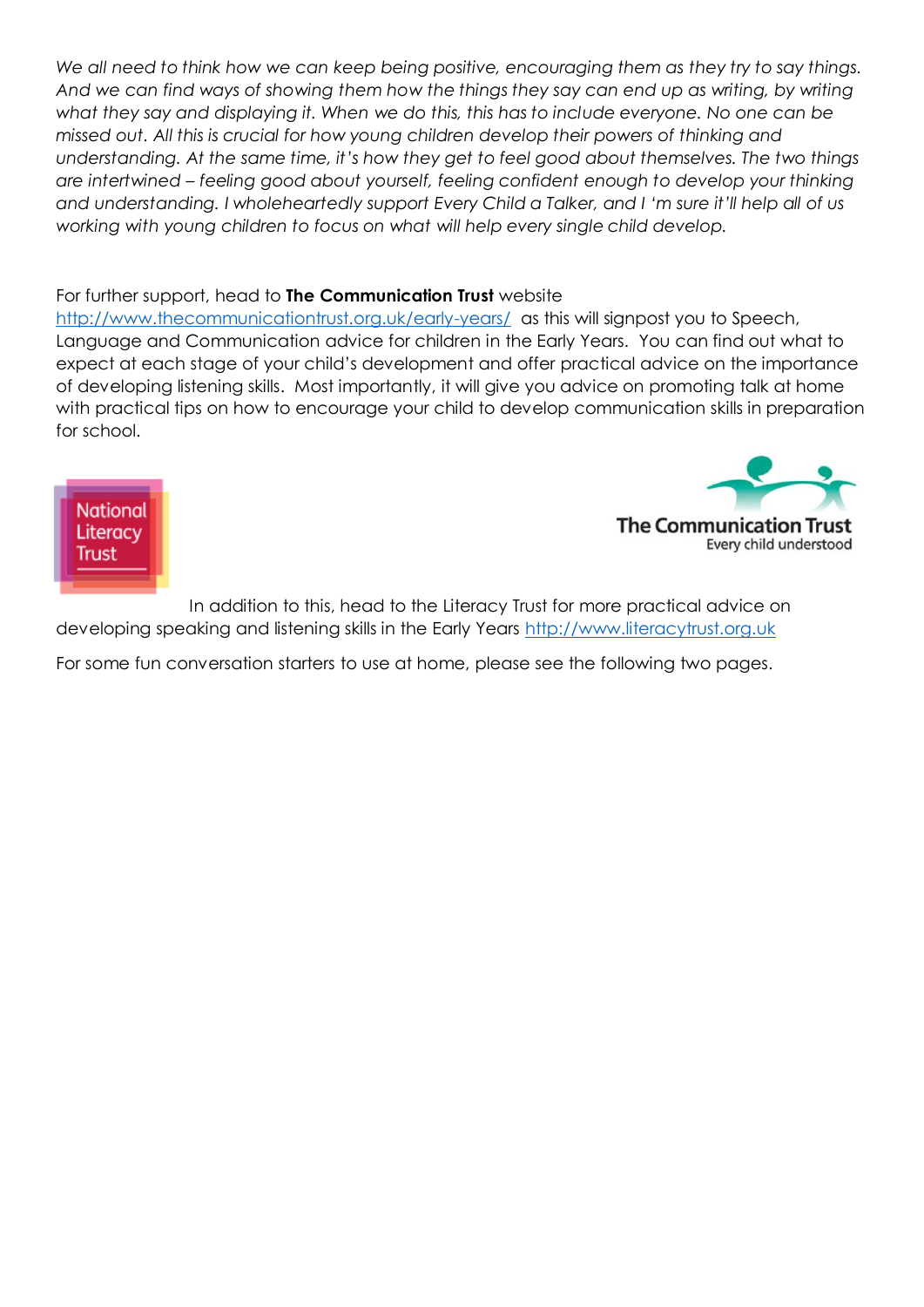#### **Conversation starters to use at home**